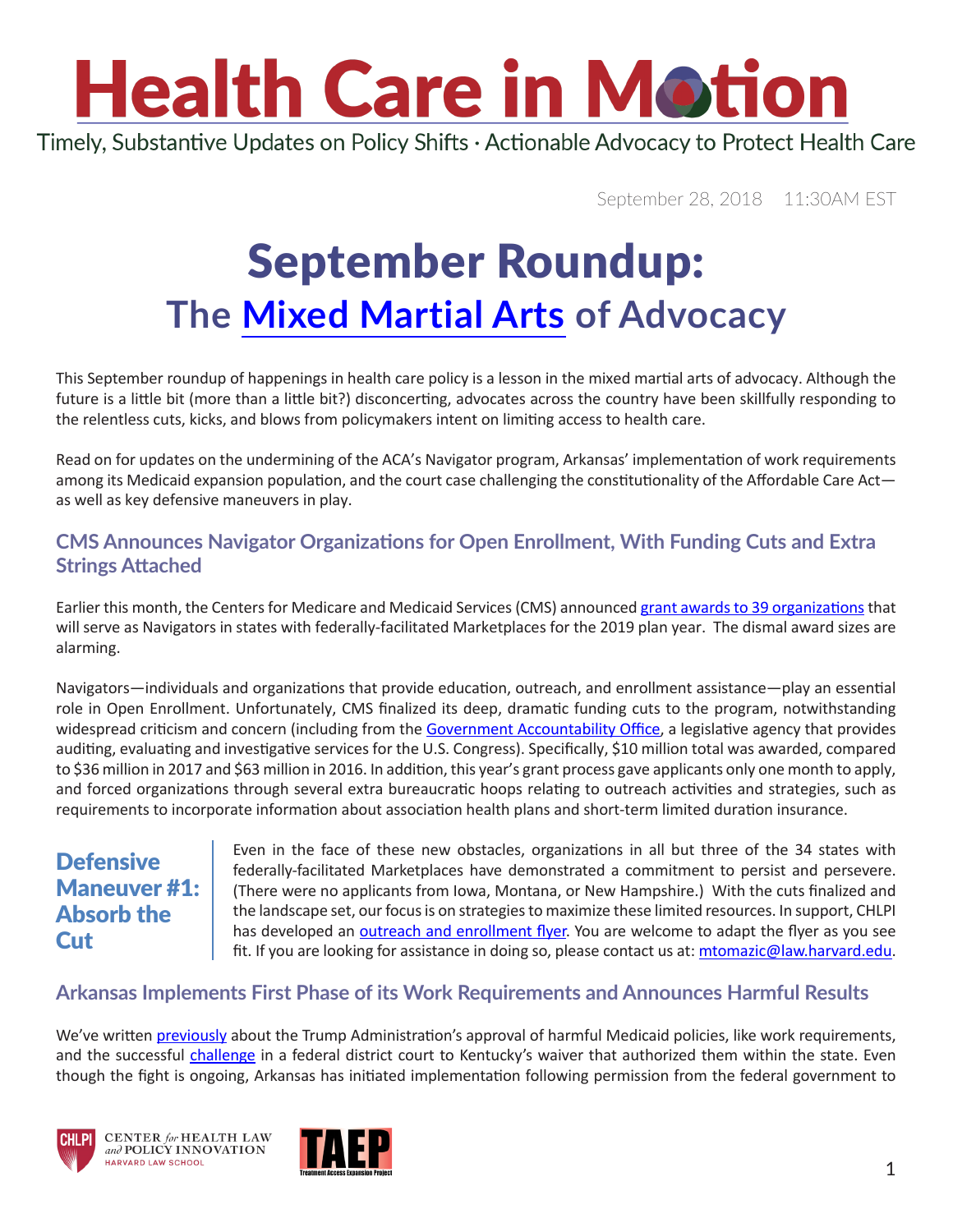# **Health Care in Motion**

waive normal federal Medicaid rules. (New Hampshire and Indiana have also received approvals to pilot work requirements.)

Arkansas's new policy generally requires Medicaid enrollees to complete 80 hours of work or community engagement activities on a monthly basis. An enrollee who does not satisfy the requirement for three consecutive months will be kicked off of Medicaid coverage and prohibited from re-enrolling for the rest of that year.

Arkansas is rolling its policy out in stages, and started in June with adults between the ages of 30-49. September marked the three-month reporting deadline for this first phase of implementation, and [data](https://urldefense.proofpoint.com/v2/url?u=https-3A__ccf.georgetown.edu_wp-2Dcontent_uploads_2018_09_091218-5FAWReport-5FFinal.pdf&d=DwMFaQ&c=WO-RGvefibhHBZq3fL85hQ&r=c9qve03IyHunGZ6NQ0e4Il4aQFNoehxz8FM84fOl1pc&m=ZNviFOJUP4cD5h7Krg_4J9_zhxyicNiEAczgDVRCUis&s=ki1kA8EdIasWQgo5916lsFKJVxAkPGN58a1ZwioPTIo&e=) released by the state's Medicaid agency shows that 4,353 individuals were kicked from the Medicaid rolls. In other words, 4,353 individuals have potentially lost access to the only affordable source of health care. The data also highlights a significant lack of [awareness](https://urldefense.proofpoint.com/v2/url?u=https-3A__ccf.georgetown.edu_2018_09_13_coverage-2Dlosses-2Dbegin-2Dfrom-2Dmean-2Dspirited-2Dtrump-2Dadministration-2Dmedicaid-2Dpolicy_&d=DwMFaQ&c=WO-RGvefibhHBZq3fL85hQ&r=c9qve03IyHunGZ6NQ0e4Il4aQFNoehxz8FM84fOl1pc&m=ZNviFOJUP4cD5h7Krg_4J9_zhxyicNiEAczgDVRCUis&s=O1OI6C2ILCbiiqo9lTsYajLASgkCPWIs4jkcFnOX4fs&e=) among affected enrollees, as a majority of those required to either report work hours or otherwise seek an exemption (81%) are taking no action at all.

CMS, the agency that reviews and approves waiver proposals, re-affirmed the Administration's commitment to this policy in a [speech](https://urldefense.proofpoint.com/v2/url?u=https-3A__www.cms.gov_newsroom_press-2Dreleases_speech-2Dremarks-2Dadministrator-2Dseema-2Dverma-2D2018-2Dmedicaid-2Dmanaged-2Dcare-2Dsummit&d=DwMFaQ&c=WO-RGvefibhHBZq3fL85hQ&r=c9qve03IyHunGZ6NQ0e4Il4aQFNoehxz8FM84fOl1pc&m=ZNviFOJUP4cD5h7Krg_4J9_zhxyicNiEAczgDVRCUis&s=xsVwCISabFrAAcYhEsb3L-8HldSznygHylHJJFVr8aw&e=) delivered yesterday: "We are committed to this issue and we are moving closer to approving even more state waivers." Regarding Arkansas, Ms. Verma was keen to tout the progress of the new work requirements, citing that "more than 1,000 Arkansas Works enrollees have found jobs since the program began in July," and asks us to "[i]magine the impact that this has had on the lives of those individuals and their families." Ms. Verma conveniently neglected to mention that over four times this number were booted from the program, and seems wholly unconcerned with the impact on their lives and families.

#### **Defensive** Maneuver #2: Redirect the Kick & Stumble your Opponent

Paralleling the principles of [Judo](https://www.youtube.com/watch?v=7B4yzmf6FEQ), advocates are responding to redirect this kick to Medicaid and its beneficiaries. Lawyers from the [National Health Law Program](https://urldefense.proofpoint.com/v2/url?u=http-3A__www.healthlaw.org_&d=DwMFaQ&c=WO-RGvefibhHBZq3fL85hQ&r=c9qve03IyHunGZ6NQ0e4Il4aQFNoehxz8FM84fOl1pc&m=ZNviFOJUP4cD5h7Krg_4J9_zhxyicNiEAczgDVRCUis&s=3MSYtn339rQywyCX2m7yu4F8h5UgnnSuWZxXmcD-Nhc&e=), [Legal Aid of Arkansas](https://urldefense.proofpoint.com/v2/url?u=http-3A__arlegalaid.org_&d=DwMFaQ&c=WO-RGvefibhHBZq3fL85hQ&r=c9qve03IyHunGZ6NQ0e4Il4aQFNoehxz8FM84fOl1pc&m=ZNviFOJUP4cD5h7Krg_4J9_zhxyicNiEAczgDVRCUis&s=iNPPY_MXm9G38hKizzRz6zZLTBLkIdDzLNXizeBgvYY&e=), and the [Southern Poverty Law Center](https://urldefense.proofpoint.com/v2/url?u=https-3A__www.splcenter.org_&d=DwMFaQ&c=WO-RGvefibhHBZq3fL85hQ&r=c9qve03IyHunGZ6NQ0e4Il4aQFNoehxz8FM84fOl1pc&m=ZNviFOJUP4cD5h7Krg_4J9_zhxyicNiEAczgDVRCUis&s=b96ZHVvFjzJf_YEMN2fPCO1apNQ75yrnAU8lLc5q9TM&e=) have brought a [lawsuit](https://urldefense.proofpoint.com/v2/url?u=http-3A__www.healthlaw.org_publications_browse-2Dall-2Dpublications_summary-2Dof-2Dlawsuit-2Dfiled-2Dagainst-2Dhhs-2Dapproval-2Dof-2Darkansas-2Dworks-2Damendment&d=DwMFaQ&c=WO-RGvefibhHBZq3fL85hQ&r=c9qve03IyHunGZ6NQ0e4Il4aQFNoehxz8FM84fOl1pc&m=ZNviFOJUP4cD5h7Krg_4J9_zhxyicNiEAczgDVRCUis&s=7DCgwBBui_x6bXV3WDBAIxOOtjr5B5I4iItvY2eaVBk&e=) challenging the approval of Arkansas's waiver. The case sets out a similar theory to the successful [Kentucky lawsuit](https://urldefense.proofpoint.com/v2/url?u=https-3A__www.chlpi.org_wp-2Dcontent_uploads_2013_12_HCIM-5F07-5F02-5F2018.pdf&d=DwMFaQ&c=WO-RGvefibhHBZq3fL85hQ&r=c9qve03IyHunGZ6NQ0e4Il4aQFNoehxz8FM84fOl1pc&m=ZNviFOJUP4cD5h7Krg_4J9_zhxyicNiEAczgDVRCUis&s=FR19VnoyCRTVoLyveBj0ePQOuyi3Pe68Ikwi8ava7Ec&e=): by law, waivers must promote the objective of Medicaid, which is to furnish medical assistance. Given that Arkansas's waiver will reduce access to coverage rather than furnish it, it must be set aside. In the Kentucky litigation, the court paid much attention to the fact that 95,000 individuals were *projected* to lose coverage over the course of the demonstration project; the new data from Arkansas showing an *actual* loss of coverage is likely to feature heavily in the new case. If you also want to employ these teachings of Judo, check out our [past issue](https://urldefense.proofpoint.com/v2/url?u=https-3A__www.chlpi.org_wp-2Dcontent_uploads_2013_12_HCIM-5F05-5F07-5F2018.pdf&d=DwMFaQ&c=WO-RGvefibhHBZq3fL85hQ&r=c9qve03IyHunGZ6NQ0e4Il4aQFNoehxz8FM84fOl1pc&m=ZNviFOJUP4cD5h7Krg_4J9_zhxyicNiEAczgDVRCUis&s=ph9ernVRtryP1tvlbYvRm6z1V1aNBLoof3PaXI1_680&e=) discussing how to respond if your state is proposing work requirements.

#### **Decision on Preliminary Injunction Pending in Case Challenging the ACA**

Lastly, the ACA remains under existential threat in *Texas v. U.S.*, a lawsuit that leverages changes to the individual mandate to challenge the constitutionality of the Act. (More background to the case is available in this recent [Health Care in Motion.](https://urldefense.proofpoint.com/v2/url?u=https-3A__www.chlpi.org_wp-2Dcontent_uploads_2013_12_HCIM-5F09-5F06-5F2018.pdf&d=DwMFaQ&c=WO-RGvefibhHBZq3fL85hQ&r=c9qve03IyHunGZ6NQ0e4Il4aQFNoehxz8FM84fOl1pc&m=ZNviFOJUP4cD5h7Krg_4J9_zhxyicNiEAczgDVRCUis&s=RzW5spqyXpJkRB2GMVMeG8X4fU6eywiL1O13i6_LU_M&e=)) The case has drawn close public scrutiny, particularly in states with [attorney general](https://www.krem.com/article/news/nation-now/obamacare-a-central-issue-in-state-attorney-general-races/465-b84ab38d-28a5-4e10-928e-ca6998e1889a) elections this November. The case also draws public interest given the potential for widespread impact on the availability and accessibility of health care. If, ultimately, the plaintiffs are successful, millions of people who rely on the Marketplace or on expanded Medicaid programs for health care may find themselves uninsured.

On September 5th, *Texas v. U.S.* progressed to [oral arguments](https://urldefense.proofpoint.com/v2/url?u=http-3A__premiumtaxcredits.wikispaces.com_file_view_State-2520of-2520Texas-2520v.-2520HHS.pdf_631117595_State-2520of-2520Texas-2520v.-2520HHS.pdf&d=DwMFaQ&c=WO-RGvefibhHBZq3fL85hQ&r=c9qve03IyHunGZ6NQ0e4Il4aQFNoehxz8FM84fOl1pc&m=ZNviFOJUP4cD5h7Krg_4J9_zhxyicNiEAczgDVRCUis&s=VYVopK32EMsV-DnT549FtBbzF-t2FROIzL1MEerV9mw&e=) in front of U.S. District Court Judge Reed O'Connor. Judge O'Connor sits in the Northern District of Texas and is [no stranger](https://urldefense.proofpoint.com/v2/url?u=https-3A__www.healthaffairs.org_do_10.1377_hblog20180122.689768_full_&d=DwMFaQ&c=WO-RGvefibhHBZq3fL85hQ&r=c9qve03IyHunGZ6NQ0e4Il4aQFNoehxz8FM84fOl1pc&m=ZNviFOJUP4cD5h7Krg_4J9_zhxyicNiEAczgDVRCUis&s=bEvNIq0e3_Q-Tjb_05B1ssfdZdk7wsXVX7qBn5mTx6c&e=) to ACA-related cases. In fact, Judge O'Connor issued a